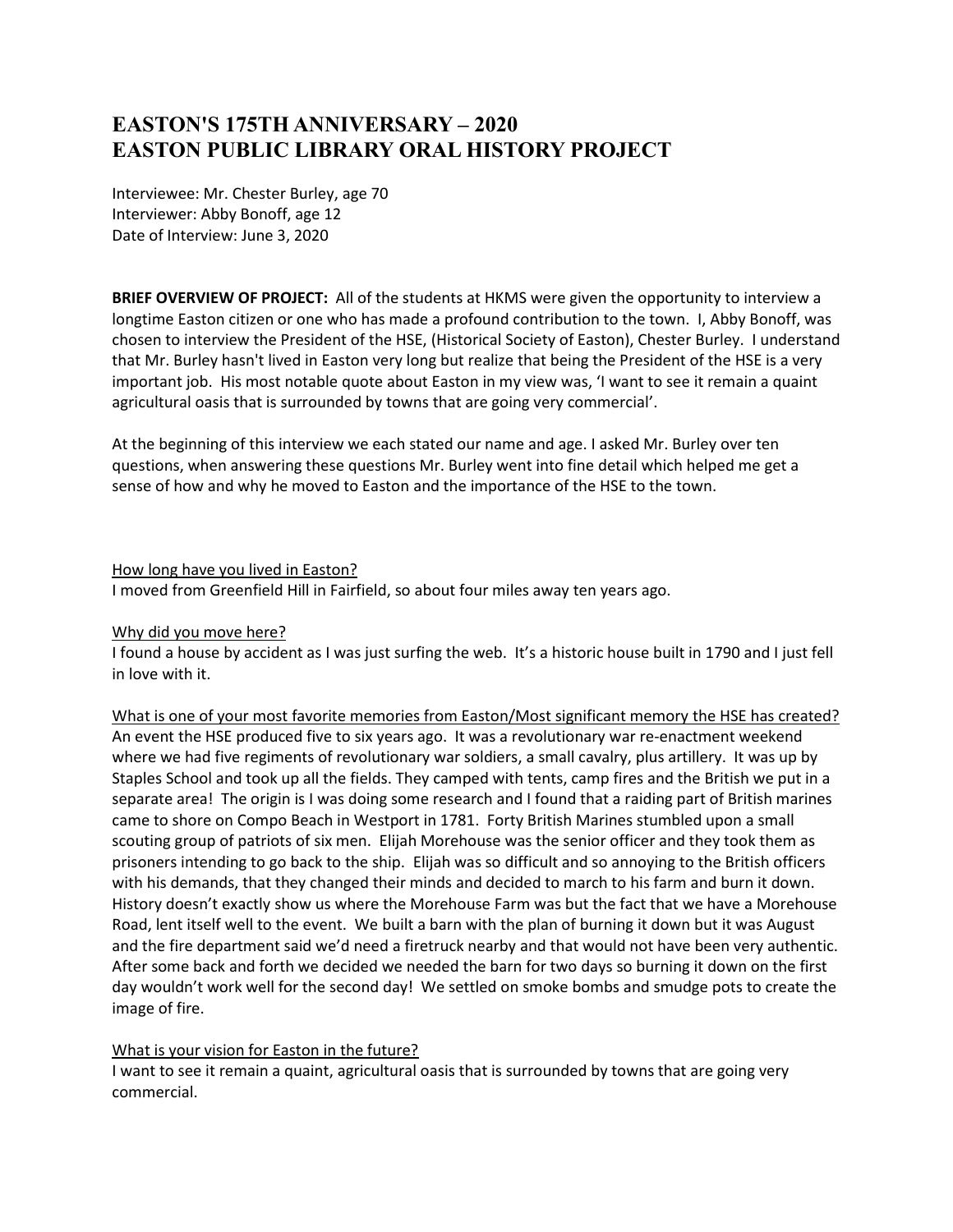## What is it like being the president of the HSE?

It is an honor and a privilege to be able to work actively to preserve the history of Easton. Our mission is to research, document and preserve the history of Easton and we have done a tremendous amount in the last couple of years to do exactly that. One other thing we are doing to preserve what we have is digitalizing a lot of it so printed materials are scanned, the photos are being digitized too. Our website and Facebook page contain hundreds of photographs that people are viewing from all over the country. Three years ago we had 74 followers on Facebook, now we have over 1000. The website shows the old schoolhouses. There were 11 school houses in Easton so no student would walk more than five miles each way. Two survive today- one is privately owned and the other, owned by the historical society, is down the hill from Greisers. It has no running water or electricity and a pot belly stove to keep it warm.

#### How do you protect our historical treasures- photos, stories, memorabilia?

We have an office on the backside of the library the society built with their own money- it cost about \$120,000. We have fire proof file cabinets and the room has a sprinkler system. Unlike some historical societies that are more like a museum we don't have any place to do displays. Originally the plan was to use the Bradley Hubbell house on Black Rock Turnpike as a stand-alone museum but that economic model doesn't work anymore- it was bankrupting us to insure and maintain the building. I have a financial background and pointed out that it would bankrupt the society. No one agreed at first but I persisted and after several resignations, I took over as president. The newly constituted board voted to rent it and we maintain the barn for exhibits. We have a collection of farm tools that span over 200 years in the barn. A former board member, Harry Audley owned a lot of the tools and he was a walking encyclopedia of what each tool did. As he got older I thought we needed to preserve his memory. I hired a film crew and for 1.5 hours they filmed him as he went through each tool and explained how it came into being, how it was used and how it evolved as new tools were developed. We plan of putting the video on an iPad so people can go around and learn about the tools.

# Are there any Easton treasures that you are looking for?

The treasures that we look for mostly have to do with research rather than a teacup or something like that. The research we do often coincides with our current focus, or a recent lecture or and exhibit we are doing at the library. Today, we are researching notable women in Easton history coinciding with the  $100<sup>th</sup>$  anniversary of the  $19<sup>th</sup>$  amendment and there is not a lot of material we can get our hands on other than the obvious famous women like Helen Keller, Ida Tarbell and Edna Farber. Most of the stories and things written portray the men and this is true too in the two cemeteries where most of the headstones show the man's name prominent with the wife's name below in smaller type. We do love to get photographs and whenever we do, we scan them and preserve them digitally. We sometimes get a call from someone who lived in Easton but moved and is cleaning out their attic.

# What has been the most surprising piece of Easton history?

Probably the fact that people in Easton are not really interested in history and it seems to be diminishing from the school curriculum. And younger people have less interest which is tragic because you can learn from history and obviously mistakes have been made and if you don't learn from those you are bound to make them again. We love history and we love to promote it and we'd love to get the schools more involved. We planned a program together but it never launched- we wanted to take a class and give them a project to research a family from Easton identified by their tombstones. We'd pick a dozen tombstones and ask the children to find the tombstone, photograph it and research this person and write a report.